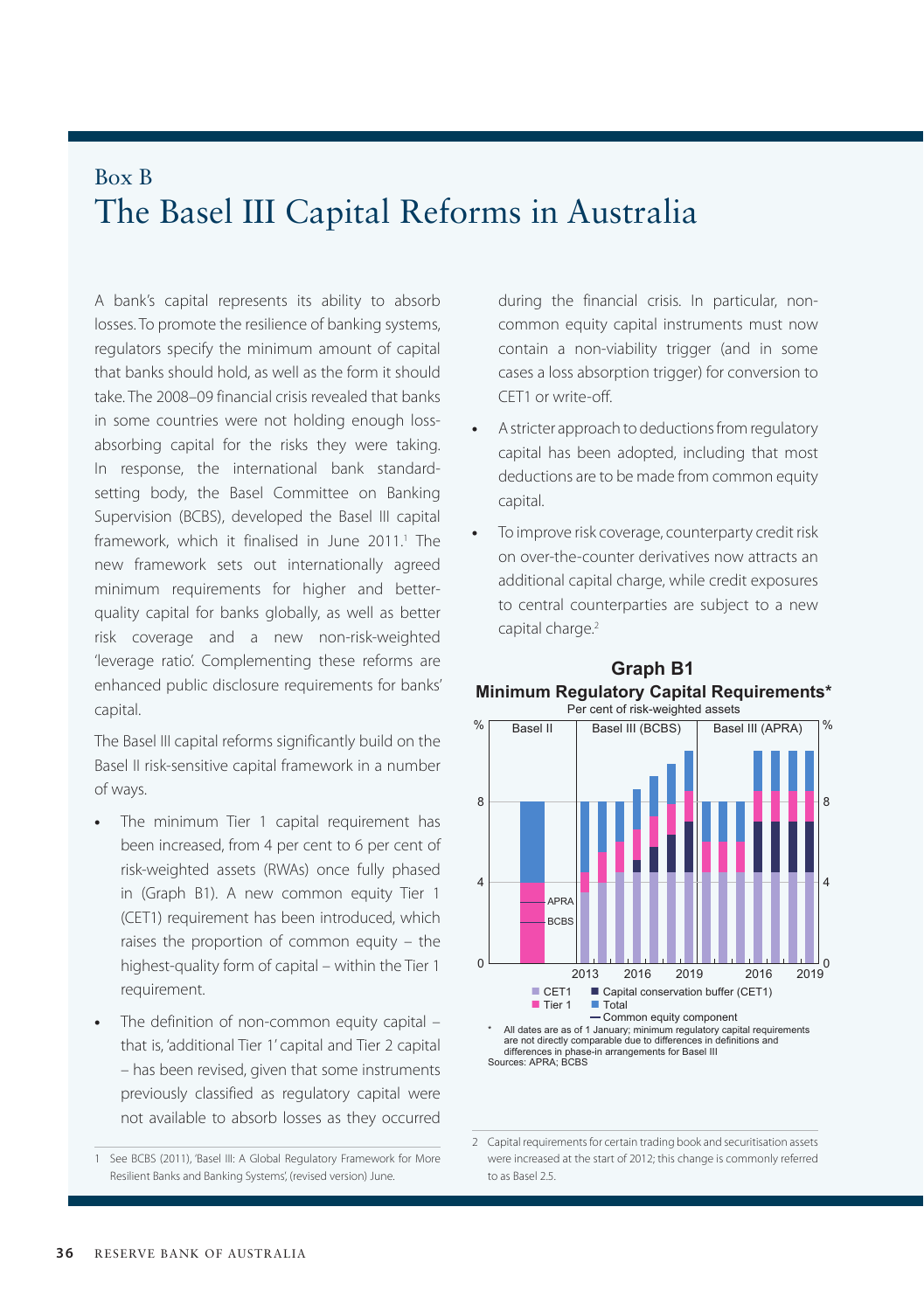The Basel III capital reforms also include some new elements, most of which do not start to be phased in until 2016.

- **•** A 'capital conservation buffer' of 2½ per cent of RWAs will provide banks with additional capital that they can draw upon in stressed periods. This buffer is entirely in the form of CET1. As such, the minimum CET1 capital requirement plus the buffer will be 7 per cent of RWAs, once both are fully phased in. If a bank's CET1 ratio falls below 7 per cent, constraints on its capital distributions will be imposed (as well as other supervisory measures).
- **•** A 'countercyclical capital buffer' of up to 2½ per cent of RWAs (entirely in the form of CET1) may be imposed by the relevant national authority during periods when system-wide risk is building up.
- **•** A 'leverage ratio' will be included as a supplementary measure, to ensure that banks do not become overly leveraged on a non-riskweighted basis.

The public disclosure regime for banks has also been revised, with requirements for additional information on capital adequacy, full details of individual regulatory capital instruments and a reconciliation of regulatory capital with the reported financial accounts. A comprehensive explanation of how a bank calculates its regulatory capital ratios is also required. One of the objectives of the enhanced disclosure requirements is to facilitate more consistent measurement of banks' capital adequacy, including across countries.

## **Implementation of Basel III Capital Reforms in Australia**

The Australian Prudential Regulation Authority's (APRA's) application of the Basel III capital framework started to come into effect in Australia on 1 January 2013. These reforms leave the Australian banking system better placed to cope with future adverse shocks, and therefore should support the economy over the long term.<sup>3</sup>

In implementing the Basel III capital framework, APRA determined that Australian authorised deposittaking institutions (ADIs) did not need the extended transition made available to national supervisors by the BCBS, with the exception of transitional arrangements on pre-existing non-common equity capital instruments. Indeed, Australia's banks exceed the 2013 minimum capital requirements, and similarly are on track to meet the 2016 minimum requirements. Part of the reason for this is that APRA historically adopted a somewhat more conservative approach to its capital standards than the previous Basel II international minimum, both in terms of its common equity requirement and its treatment of deductions. Moreover, Australian banks were able to raise private capital during the 2008–09 crisis, and their robust profitability over subsequent years enabled them to strengthen their capital positions further.

In regard to the specific timing, APRA required ADIs to meet its new capital requirements for CET1 capital and Tier 1 capital at the start of this year (two years ahead of the BCBS' phase-in deadline); they must also meet the full capital conservation buffer requirement at the start of 2016 (three years ahead of the BCBS' phase-in deadline) (Graph B1). Like Australia, a number of other countries, including Canada and Singapore, have decided to implement certain aspects of the Basel III international capital requirements ahead of the BCBS' time lines.

APRA also did not adopt the Basel III concessional treatment for certain capital items, most notably the 'threshold treatment' for deduction of investments in other financial institutions, mortgage servicing rights and deferred tax assets. Under this concession,

<sup>3</sup> For a discussion of the economic benefits and costs of higher capital requirements under Basel III, see APRA (2012), 'The impact of the Basel III Capital Reforms in Australia', *APRA Insight*, Issue 2, pp 32–59.